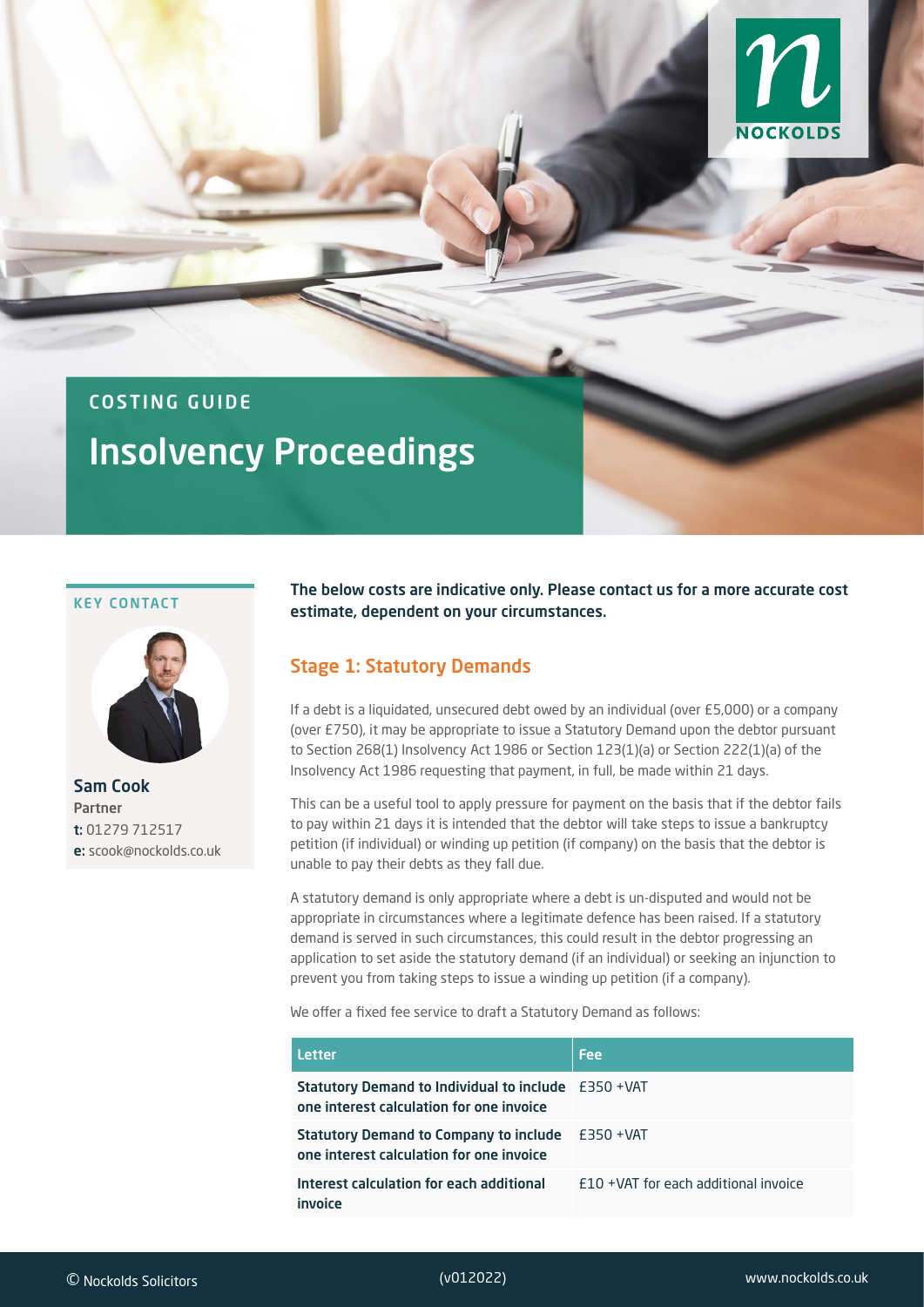The above price is exclusive of VAT. VAT is charged in addition to the above at 20%.

The above price does not include any advice as to the viability of the debtor, prospects of success of recovery, any trace in respect of debtors or presenting a bankruptcy or winding up petition. Such services are priced separately.

In addition, it is a requirement that a statutory demand be served personally. Disbursement fees for personal service by a process server are likely to be in the region of:

| l Service                            | <b>Fee</b>   |
|--------------------------------------|--------------|
| Urgent service within 24 hours       | $f120 + VAT$ |
| Non-urgent service (within 2-3 days) | $E85 + VAT$  |

The above price is exclusive of VAT. VAT is charged in addition to the above at 20%.

### Stage 2(a): Bankruptcy Petition

If no payment is made following service of a statutory demand, a bankruptcy petition can be presented to make an individual bankrupt if the debt is a liquidated debt over £5,000 on the basis that the debtor is unable to pay its debts and there is no reasonable prospect of payment.

The bankruptcy petition must be registered at the land registry and creditors owed money by the proposed bankrupt may become aware and can make a claim as part of the bankruptcy. If this happens, all unsecured creditors would rank equally.

We offer a fixed fee service to draft and present a bankruptcy petition as follows:

| l Work                                           | <b>Fee</b>                              |
|--------------------------------------------------|-----------------------------------------|
| Draft and present a Bankruptcy Petition          | $F600 + VAT$                            |
| Interest calculation for each additional invoice | $f10 + VAT$ for each additional invoice |

The above price is exclusive of VAT. VAT is charged in addition to the above at 20%.

The above price does not include any advice as to the viability of the debtor, prospects of success of recovery, dealing with any enquiries raised by the court in respect of any petition, costs of registering the petition at land registry (if required), any costs in respect of attendance at any hearing in respect of the petition and any costs incurred in the event that the petition is defended. Such services are priced separately.

In addition, the following disbursements would be likely to be incurred in presenting the petition:

| <b>Disbursement</b>                              | Fee |
|--------------------------------------------------|-----|
| <b>Bankruptcy search at Land Registry</b>        | £2  |
| Bankruptcy search at High Court (desirable)      | £11 |
| <b>Bankruptcy search at County Court</b>         | £45 |
| <b>Registration of petition at Land Registry</b> | £20 |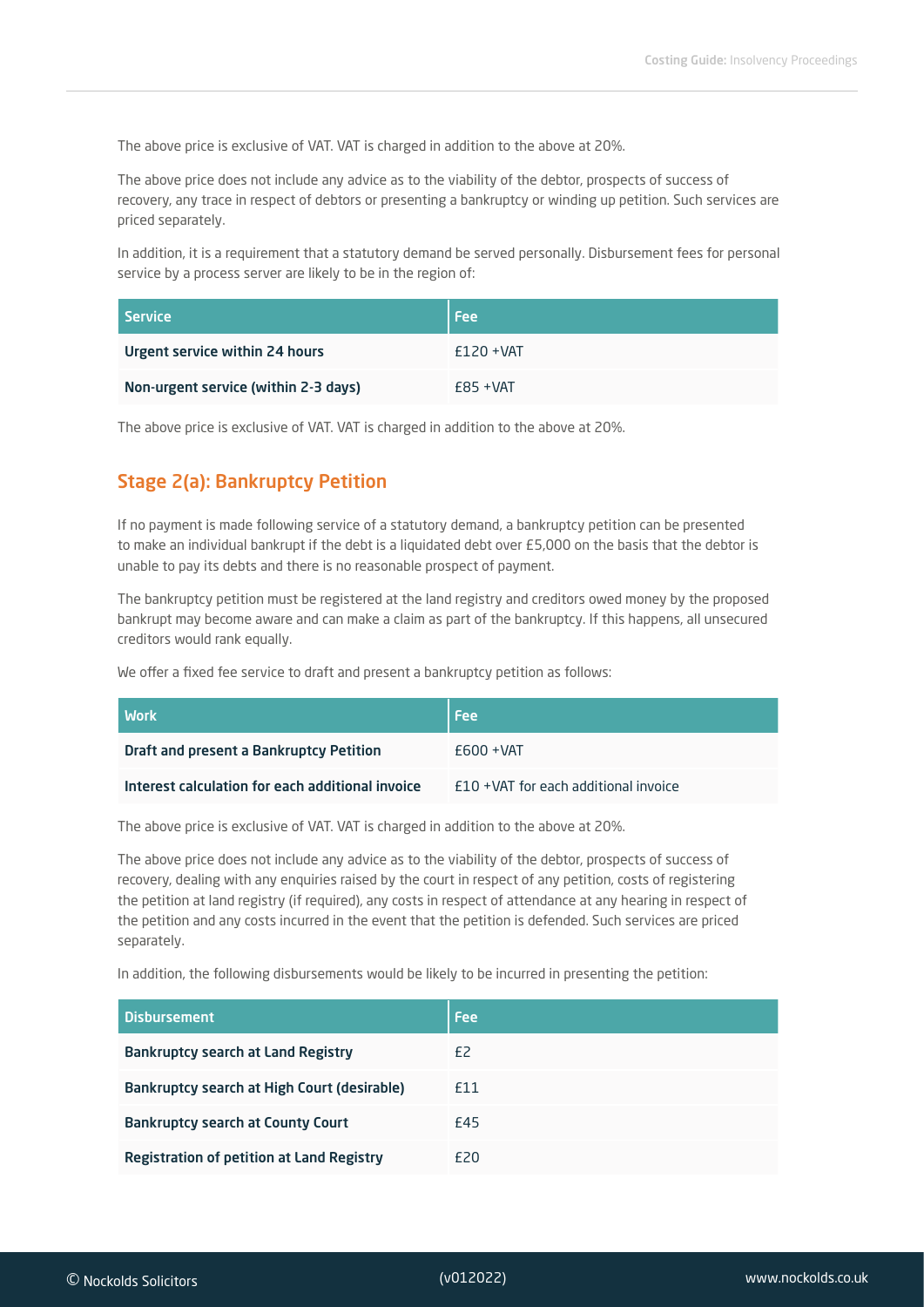| <b>Disbursement</b>                                                  | Fee          |
|----------------------------------------------------------------------|--------------|
| Court fee                                                            | £280         |
| Deposit for cost of administering bankruptcy                         | £990         |
| Personal service of petition upon debtor (urgent<br>within 24 hours) | $f120 + VAT$ |
| Personal service of petition upon debtor (within<br>$2-3$ days)      | $F85 + VAT$  |

#### Stage 2(b): Winding Up Petition

If no payment is made following service of a statutory demand, a winding up petition can be presented to wind up the company if the debt is a liquidated debt over £750 on the basis that the debtor is unable to pay its debts as they fall due.

The petition must be advertised in the Gazette and creditors owed money by the debtor may become aware and can make a claim as part of the petition. If this happens, all unsecured creditors would rank equally.

We offer a fixed fee service to draft and present a winding up petition as follows:

| <b>Work</b>                                      | <b>Fee</b>                            |
|--------------------------------------------------|---------------------------------------|
| Draft and present a Bankruptcy Petition          | $F600 + VAT$                          |
| Interest calculation for each additional invoice | £10 + VAT for each additional invoice |

The above price is exclusive of VAT. VAT is charged in addition to the above at 20%.

The above price does not include any advice as to the viability of the debtor, prospects of success of recovery, dealing with any enquiries raised by the court in respect of any petition, costs of registering the petition at land registry (if required), any costs in respect of attendance at any hearing in respect of the petition and any costs incurred in the event that the petition is defended. Such services are priced separately.

In addition, the following disbursements would be likely to be incurred in presenting the petition:

| <b>Disbursements</b>                                                 | <b>Fee</b>   |
|----------------------------------------------------------------------|--------------|
| Search for existing petitions at Central Registry                    | £45          |
| Search for petitions at High Court                                   | £11          |
| <b>Registration of petition at Land Registry</b>                     | <b>£20</b>   |
| Court fee                                                            | £280         |
| <b>Deposit for Official Receiver</b>                                 | £1,600       |
| Personal service of petition upon debtor (urgent<br>within 24 hours) | $f120 + VAT$ |
| Personal service of petition upon debtor (within<br>$2-3$ days)      | $E85 + VAT$  |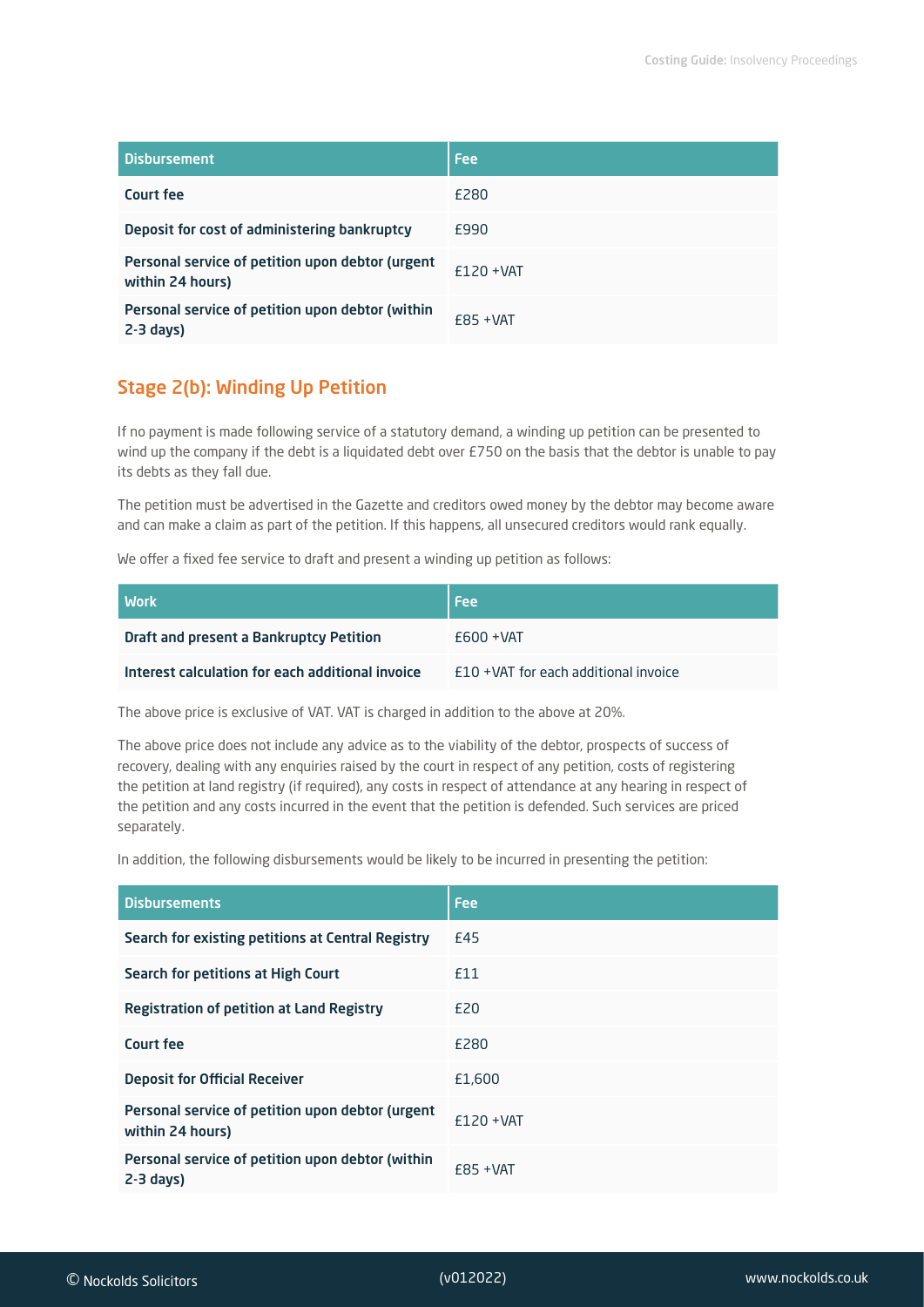| <b>Disbursements</b>                 | l Fee       |
|--------------------------------------|-------------|
| Advertisement of petition in Gazette | $E75 + VAT$ |

#### Stage 3: Negotiations (Optional)

In the event that payment is disputed, either before a petition is presented or after a petition is presented, we offer a fixed fee service for two hours of one of our solicitor's time to consider the disputed issues, advise you and negotiate with the debtor, whether verbally or in writing for a fixed fee of £250 +VAT.

We will let you know when we are nearing the two hours of agreed time and you can instruct an additional fixed fee period of negotiation, should you wish to do so.

Alternatively, we can provide our negotiation services at the hourly rates of our fee earners, which vary between £155 per hour +VAT to £320 per hour +VAT depending on experience and seniority.

This service does not include any disbursements which may be payable, such as court fees (to file a consent order) or any time in excess of two hours spent negotiating and reporting to you.

In the event that a petition has been issued, any agreement will require the parties to apply to the court for an order that the petition be withdrawn. There would be a court fee of £90 payable in respect of such an application and a hearing would be required.

Preparation for and representation at any hearing would be charged in addition, at our hourly rates.

Typical costs in respect of preparation for any hearing would be in the region of £1,500 - £3,000 +VAT and typical fees for a barrister to represent you at such a hearing would be in the region of £750 - £1,000 +VAT.

#### Stage 4: Defended Insolvency Proceedings

In the event that the petition is defended, you can elect to take advantage of our negotiation fixed fee package [Stage 3] to see if the dispute can be resolved.

In the event that negotiations are not successful or you do not wish to enter into negotiations, all further costs incurred in dealing with the defended proceedings will be charged at our hourly rates on a time spent basis which vary between £155 per hour +VAT to £320 per hour +VAT depending on experience and seniority.

Typically, for defended proceedings, costs are likely to be as follows:

| <b>Fees</b>                                                     | <b>Estimated Cost</b>                                          |
|-----------------------------------------------------------------|----------------------------------------------------------------|
| Nockolds fees                                                   | £6,000 - £12,000 + VAT (20%) and disbursements<br>(see below)  |
| <b>Barrister's fees to advise</b>                               | £750 - £2,000 + VAT                                            |
| Barrister's fees to represent at one day final<br>court hearing | £2,000 - £6,000 + VAT depending on seniority and<br>experience |

We will provide you with a more accurate cost estimate for dealing with the defended proceedings once the points of dispute have been ascertained.

Please note that the above costs are exclusive of VAT which is charged in addition at 20%.